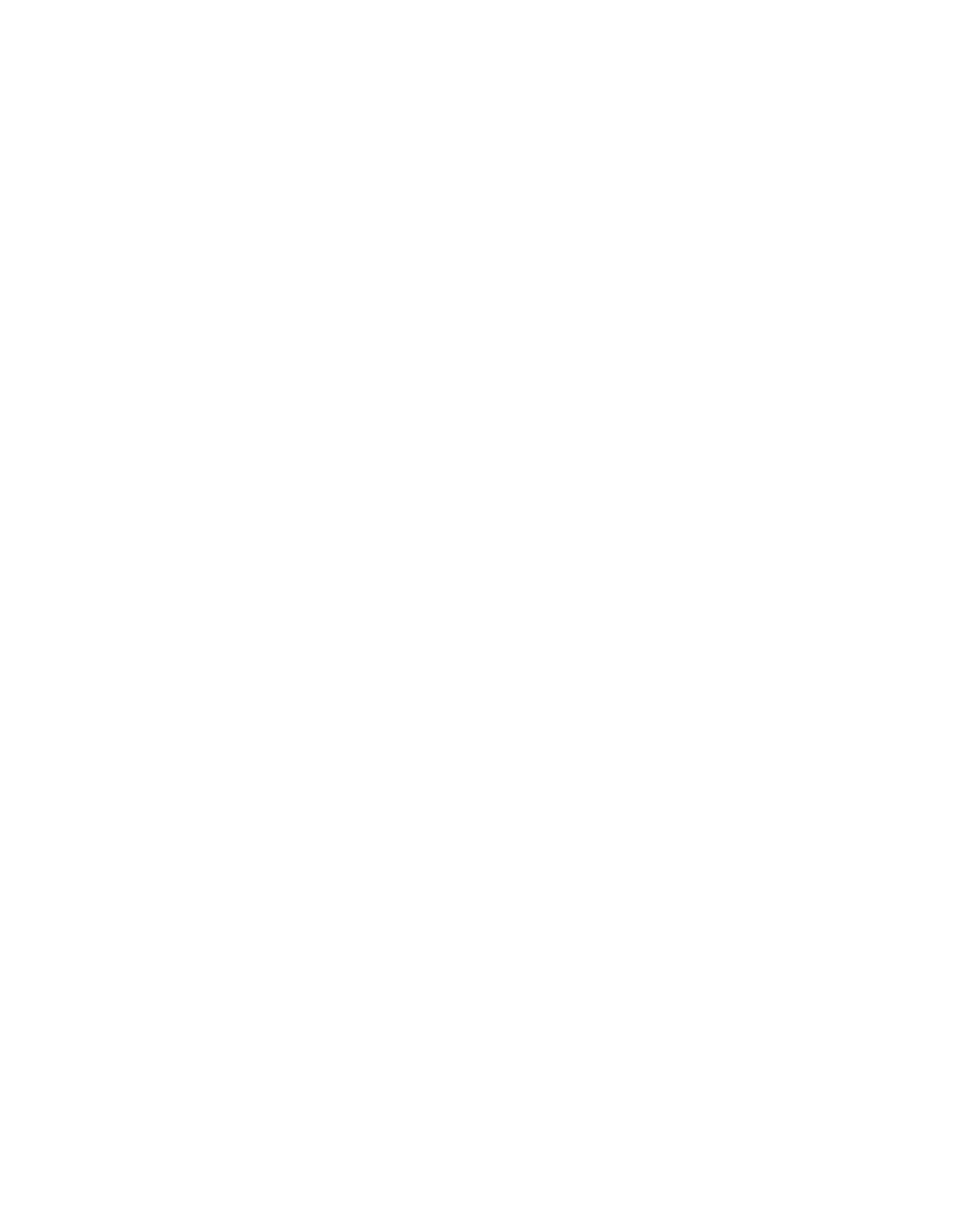

# **PRACTICE PARAMETER: EVALUATING A FIRST NONFEBRILE SEIZURE IN CHILDREN**

### **Report of the Quality Standards Subcommittee of the American Academy of Neurology, the Child Neurology Society, and the American Epilepsy Society**

D. Hirtz, MD; S. Ashwal, MD; A. Berg, PhD; D. Bettis, MD; C. Camfield, MD; P. Camfield, MD; P. Crumrine, MD; R. Elterman, MD; S. Schneider, MD; and S. Shinnar, MD, Ph[D](#page-1-0)

**Article abstract—***Objective:* The Quality Standards Subcommittee of the American Academy of Neurology develops practice parameters as strategies for patient management based on analysis of evidence. For this practice parameter, the authors reviewed available evidence on evaluation of the first nonfebrile seizure in children in order to make practice recommendations based on this available evidence. *Methods:* Multiple searches revealed relevant literature and each article was reviewed, abstracted, and classified. Recommendations were based on a three-tiered scheme of classification of the evidence. *Results:* Routine EEG as part of the diagnostic evaluation was recommended; other studies such as laboratory evaluations and neuroimaging studies were recommended as based on specific clinical circumstances. *Conclusions:* Further studies are needed using large, well-characterized samples and standardized data collection instruments. Collection of data regarding appropriate timing of evaluations would be important.

#### NEUROLOGY 2000;55:616-623

The Quality Standards Subcommittee (QSS) of the American Academy of Neurology (AAN) seeks to develop scientifically sound, clinically relevant practice parameters for physicians for diagnostic procedures, treatment modalities, and clinical disorders. Practice parameters are strategies for patient management that might include diagnosis, symptom, treatment, or procedure evaluation. They consist of one or more specific recommendations based on the analysis of evidence.

Every year, an estimated 25,000 to 40,000 US children experience their first nonfebrile seizure, a dramatic and frightening event.<sup>1-4</sup> This practice parameter reviews available evidence concerning the value of diagnostic testing after a first nonfebrile seizure in a child, and provides recommendations based on this evidence. It addresses the evaluation of children age 1 month to 21 years who have expeirenced a first nonfebrile seizure that cannot be explained by an immediate, obvious provoking cause such as head trauma or intracranial infection. Reports concerning serum laboratory studies, CSF examination, EEG, CT, and MRI are reviewed. This parameter concerns diagnostic evaluation; a subsequent parameter will focus on treatment of the first nonfebrile seizure.

The seizure types covered by this parameter include partial (simple or complex partial, or partial with secondary generalization), generalized tonic-clonic, or tonic seizures. We are specifically not including children diagnosed with epilepsy, defined as two or more seizures without acute provocation. For this reason, myoclonic and atonic seizures are excluded because they typically are not recognized until there have been multiple occurrences. We defined the first seizure using the International League Against Epilepsy (ILAE) criteria to include multiple seizures within 24 hours with recovery of consciousness between seizures.<sup>5</sup> Children with significant head trauma immediately preceding the seizure or those with previously diagnosed CNS infection or tumor or other known acute precipitating causes are excluded. We excluded neonatal seizures (≤28 days), first seizures lasting 30 minutes or more (status epilepticus), and febrile seizures, because these disorders are diagnostically and therapeutically different. The American Academy of Pediatrics has recently published recommendations for evaluation of children with a first simple febrile seizure.<sup>6</sup>

l

<span id="page-1-0"></span>From the National Institute of Neurological Disorders and Stroke (Dr. Hirtz), National Institutes of Health, Bethesda, MD; Department of Pediatrics (Dr. Ashwal), Loma Linda University School of Medicine, Loma Linda, CA; Department of Biological Sciences (Dr. Berg), Northern Illinois University, Dekalb; Dr. David Bettis, Boise, ID; Department of Pediatric Neurology (Drs. C. Camfield and P. Camfield), IW Killam Hospital for Children, Halifax, Nova Scotia; Department of Neurology (Dr. Crumrine), Children's Hospital of Pittsburgh, PA; Dr. Roy Elterman, Dallas, TX; Dr. Sanford Schneider, Riverside, CA; and the Departments of Neurology and Pediatrics (Dr. Shinnar), Montefiore Medical Center, Albert Einstein College of Medicine, Bronx, NY.

Approved by the Quality Standards Subcommittee April 1, 2000. Approved by the Practice Committee May 3, 2000. Approved by the AAN Board of Directors June 9, 2000.

Received September 27, 1999. Accepted in final form June 13, 2000.

Address correspondence and reprint requests to QSS, American Academy of Neurology, 1080 Montreal Avenue, St. Paul, MN 55116; phone: 800-879- 1960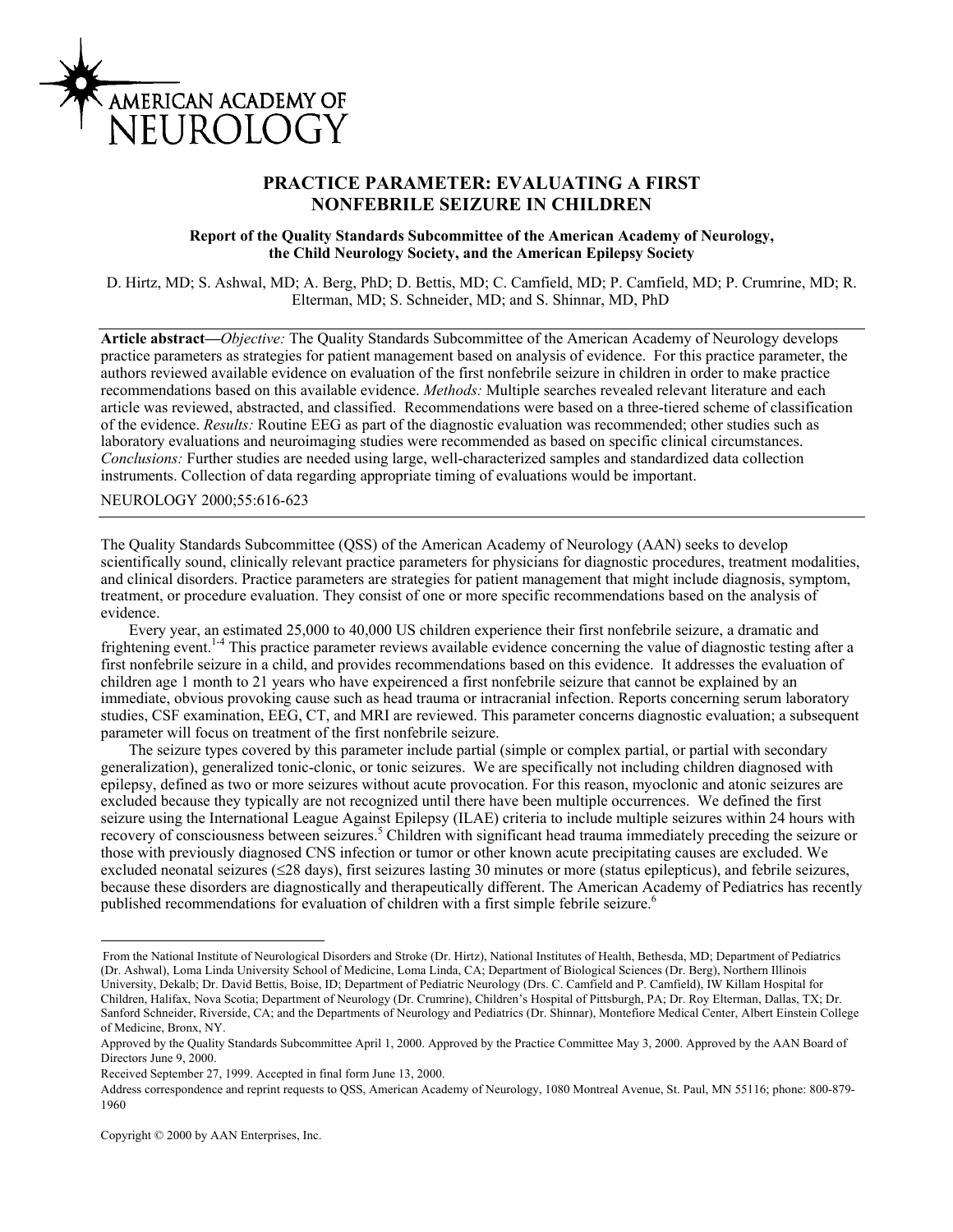**Description of process.** An initial MEDLINE literature search was performed for relevant articles published from 1980 to August 1996, using the following key words: epilepsy, seizures, convulsions, magnetic resonance imaging, computed tomography, electroencephalography, blood chemical analysis, neurological examination, and diagnostic errors. Standard search procedures were used, and subheadings were applied as appropriate. In addition, the database provided by *Current Contents* was searched for the most recent 6-month period. These searches produced 279 titles of journal articles in English, and 79 in non-English languages. An updated MEDLINE search was performed in June 1997 and again in November 1998.

Titles and abstracts were reviewed for content regarding first nonfebrile seizures in children and adults. Articles from the searches were identified for review and additional articles from the references in these primary articles were included. Articles were excluded if they contained only data on adults with established epilepsy, but references were reviewed pertaining to adults with first seizures only, to both children and adults with first seizures, and to children with both new and established seizures. Two of the articles published in non-English languages met our criteria and were included. Of the articles reviewed from searches, bibliographies, and committee member suggestions, 66 met the above criteria and were included as references. The age ranges included in the studies were variable, and most pediatric studies included up to age 16 and 19 years. In most reports, results were not broken down according to subsets of age groups.

A new three-tiered scheme of classification of evidence was developed specifically to be used for evaluation of diagnostic studies (Appendix 1). This classification scheme was approved by the QSS of the AAN and differs from one that has been used for the assessment of treatment efficacy studies, which largely pertains to randomized trials.

Each of the selected articles was reviewed, abstracted, and classified by at least two reviewers. Abstracted data included patient numbers, ages and gender, timing of subject selection (prospective, retrospective, or referral), casefinding methods, exclusion criteria, seizure characteristics, neurologic abnormalities prior to or after the seizure, evaluations and results, and recommendations of the authors. Methods of data analysis were also noted.

**Goals of immediate evaluation.** After stabilization of the child, a physician must determine if a seizure has occurred, and if so, if it is the child's first episode. It is critical to obtain as detailed a history as possible at the time of presentation. The determination that a seizure has occurred is typically based on a detailed history provided by a reliable observer (Appendix 2). A careful history and neurologic examination may allow a diagnosis without need for further evaluation. Children can present with seizure-like symptoms that may not in fact represent actual seizures, but rather breath-holding spells, syncope, gastro-esophageal reflux, pseudoseizures (psychogenic), and other nonepileptic events. No single clinical symptom can reliably discriminate between a seizure and a nonepileptic event.<sup>7,8</sup> Studies have investigated whether serum prolactin levels<sup>9,10</sup> or creatine kinase levels<sup>11</sup> may help distinguish seizures from nonepileptic events, but neither of these tests is sufficiently reliable to use routinely.

The next goal of assessment is to determine the cause of the seizure. In many children, the history and physical examination alone will provide adequate information regarding probable cause of the seizure<sup>12</sup> or the need for other tests including neuroimaging.13 The etiology of the seizure may necessitate prompt treatment or provide important prognostic information. Provoked seizures are the result of an acute condition such as hypoglycemia, toxic ingestion, intracranial infection, trauma, or other precipitating factors. Unprovoked seizures occur in the absence of such factors; their etiology may be cryptogenic (no known cause), remote symptomatic (pre-existing brain abnormality or insult), or idiopathic (genetic).

**Laboratory studies.** *Evidence.* In one Class I study of 30 children ages 0 to 18 years, and 133 adults with seizures, of whom 24 (15%) had new onset seizures, the standard diagnostic laboratory workup, which included complete blood count (CBC), serum electrolytes, blood urea nitrogen (BUN), creatinine, glucose, calcium, and magnesium, revealed one case of hyperglycemia that was unsuspected clinically<sup>14</sup> (95% CI 0, 4.9%). This patient's age was not noted, nor were those with new onset seizures identified by age. Another prospective study of 136 new onset seizure patients found no clinically significant laboratory abnormalities in the 16 children in the study who were ages 12 to 19 years<sup>15</sup> (95% CI 0, 19%).

In two Class II studies including 507 children with both febrile and nonfebrile seizures, results of laboratory studies did not contribute to diagnosis or management.<sup>12,16</sup> In another Class II study including 65 children with new onset seizures not accompanied by fever, one had a positive cocaine screen, and seven had electrolyte abnormalities (additional data supplied by the author of reference 17). Of these, four children were hyponatremic and three were hypocalcemic. Of the four children with hyponatremia, three had a history of illness, lethargy, or diarrhea, and one had no specific symptoms. Of the three with hypocalcemia, one (age 4 months) had clinical signs of rickets, one (age 1 month) had multiple seizures, and one (age 5 years) had a prolonged focal seizure. An exception to the small number of abnormal laboratory findings in the absence of specific suggestive features is in the under 6 month age group. Hyponatremia (<125 mM/L) was found to be associated with seizures in 70% of 47 infants younger than 6 months in a Class II study.<sup>18</sup>

In a sample of 56 children with a first seizure, 40 of whom were febrile, there was one positive urine toxicology screen of the 11 performed. None of 53 hematology tests (95% CI 0, 6%) and two of 96 (2%) chemistry tests were found to be clinically significant (both hyponatremia)  $(95\% \text{ CI } 0, 11\%)$ .<sup>19</sup> In three studies that included a total of 400 adults,<sup>1</sup> only 27 (<7%) were found to have abnormalities of calcium, sodium, glucose, BUN, or arterial blood gas (ABG) determinations. Of these abnormalities, only three were unsuspected on a clinical basis.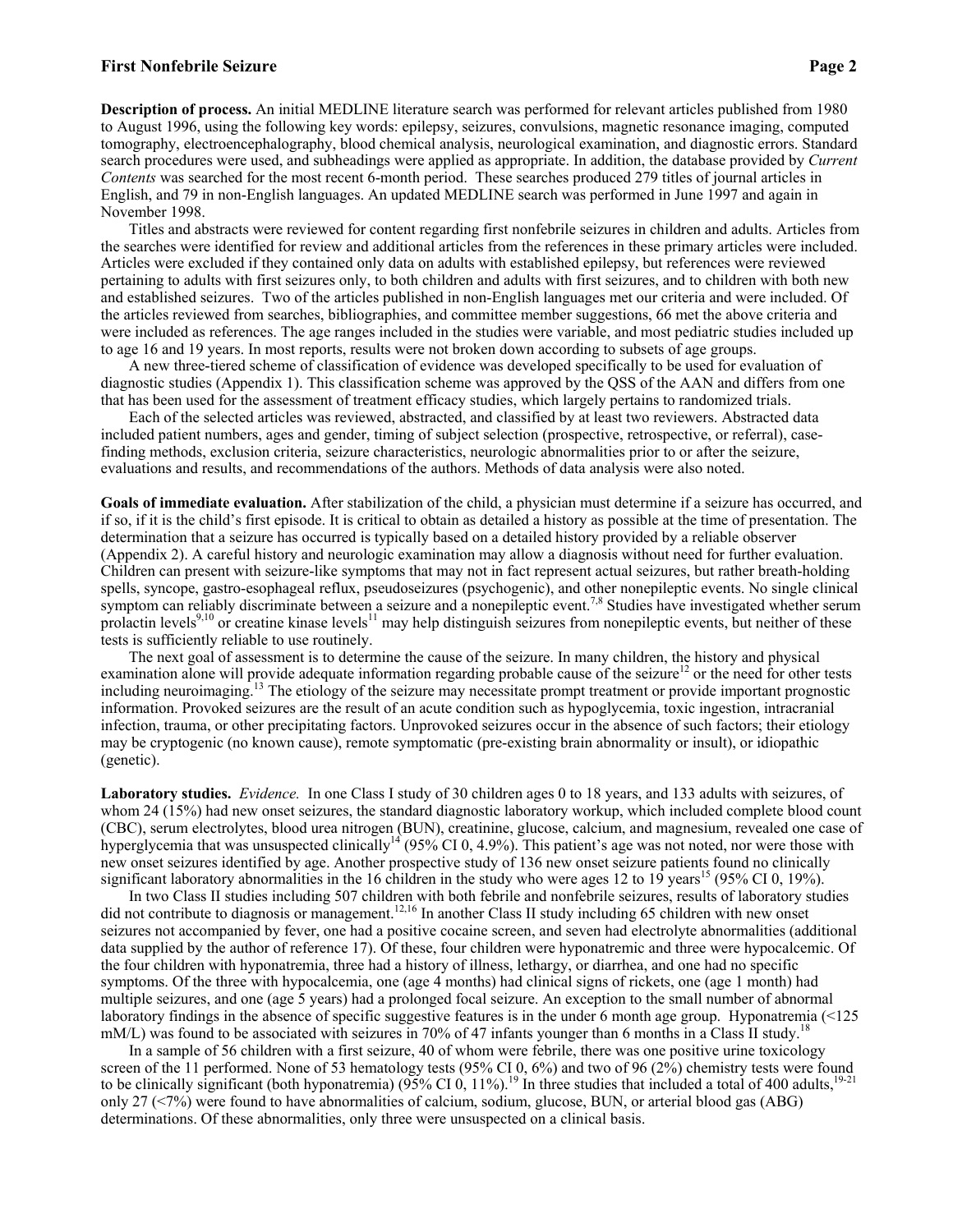*Conclusions.* The fact that a first nonfebrile seizure occurred in the absence of any suggestive history or symptoms in a child who is older than age 6 months and has returned to baseline has not been shown to be sufficient reason to perform routine laboratory testing in the child with a first nonfebrile seizure. However, the number of children reported is too small to be confident that in rare circumstances, routine laboratory screening such as blood glucose determination<sup>12,15,16</sup> might not provide important information, even without specific clinical indications. There were only two reports of positive toxicology screens, but no studies that systematically evaluated the yield from doing routine toxicology screening in children with first seizures. If no cause for the seizure has been identified, it is important to ask questions regarding possible toxic ingestions or exposures.20

#### *Recommendations.*

- Laboratory tests should be ordered based on individual clinical circumstances that include suggestive historic or clinical findings such as vomiting, diarrhea, dehydration, or failure to return to baseline alertness.12,14,15,20 **(Option)**
- Toxicology screening should be considered across the entire pediatric age range if there is any question of drug exposure or substance abuse. **(Option)**

**Lumbar puncture.** *Evidence.* Lumbar puncture (LP) is frequently performed in children in the presence of fever and seizures to rule out CNS infection.<sup>6,21,22</sup> In the only report found giving the frequency of positive spinal fluid examinations in children with nonfebrile seizures, of 57 spinal fluid samples in children ages 2 to 24 months following nonfebrile seizures, 12.3% had  $>5$  leukocytes/mm<sup>3</sup> in the CSF.<sup>23</sup> These children did not have CNS infection. CSF glucose increased with seizure duration and the range of CSF glucose was 32 to 130 mg/dL; the range of CSF protein was 9 to 115 mg/dL.<sup>23</sup> A 1993 AAN practice parameter regarding the value of LP did not mention nonfebrile seizure as an indication for LP in either children or adults. $21$ 

*Conclusions.* There is no evidence regarding the yield of routine LP following a first nonfebrile seizure. The one study available (Class II) is limited in size and age range. Recommendations based on age and clinical symptoms are available from Class III publications. In the very young child (<6 months), in the child of any age with persistent (cause unkown) alteration of mental status or failure to return to baseline, or in any child with meningeal signs, LP should be performed.<sup>6,21,22</sup> If increased intracranial pressure is suspected, the LP should be preceded by an imaging study of the  $\bar{h}$ ead<sup>20</sup>

#### *Recommendations.*

In the child with a first nonfebrile seizure, LP is of limited value and should be used primarily when there is concern about possible meningitis or encephalitis. **(Option)**

**EEG.** *Evidence*. Of 10 Class I studies reviewed<sup>24-34</sup> (references 26 and 27 were from the same study) and one meta analysis,<sup>35</sup> five studies addressed the prognostic value of EEG in a population of children with a first seizure.<sup>25-27,30,32,33</sup> In four of these studies, epileptiform discharges or focal slowing on the EEG were predictive of recurrence.<sup>25,27,32,33</sup> In children with a cryptogenic (cause unknown) first seizure, 54% of 103 children with an abnormal EEG had a recurrence compared with  $25\%$  of 165 children with a normal EEG ( $p < 0.001$ ).<sup>27</sup> EEG abnormalities were reported to be the best predictors of recurrence in children who were neurologically normal; however, abnormal neurologic examination<sup>25,26</sup> and etiology<sup>26,36</sup> were also strong predictors of recurrence. Several of these studies indicated that the information provided by the EEG is useful for diagnosis of the event, identification of a specific syndrome, and prediction of long-term outcome. 26,27,32,33

Of the four Class I studies of first seizures in adults only, or in both children and adults, an abnormal EEG was predictive for recurrence risk in three studies.<sup>28,29,34</sup> Inclusion of both an awake and a sleep tracing, as well as hyperventilation and photic stimulation,  $2^{7,31,32,37-39}$  are recommended by the American EEG Society,  $38$  as they increase the yield of abnormalities seen on EEG tracings.

A Class I study published in 1998 in children and adults concluded that an EEG obtained within 24 hours of a seizure was more likely to contain epileptiform abnormalities than one done later  $(51\%$  versus  $34\%)$ .<sup>34</sup> The value of an EEG performed in the emergency department shortly after a seizure was addressed in two Class II studies of adult first seizure patients.<sup>40,41</sup> In these studies, interpretation was difficult in the presence of diffuse postictal slowing,<sup>42</sup> and an EEG done at that time was not helpful in determining which patients should be admitted to the hospital. $40$ 

A recent analysis of selected findings from several of the Class I studies referred to above<sup>25-27,30,31</sup> concluded that an EEG should not be routinely performed after a first seizure because it does not yield sufficient information to alter treatment decisions. 43 To reach this conclusion, the authors did not consider evidence that the EEG result does in fact alter treatment decisions. They assumed a treatment threshold to be at an 80% risk of recurrence, and used a univariate analysis. However, where the EEG is used as one of several variables, it can identify children with very high and very low recurrence risks.<sup>25,26,32,35</sup> The EEG is not used solely to determine recurrence, but also helps differentiate a seizure from other events, is essential to the diagnosis of a syndrome, and provides information on long-term prognosis; it influences the decision to perform subsequent neuroimaging studies<sup>44</sup> and may influence counseling about management of the child.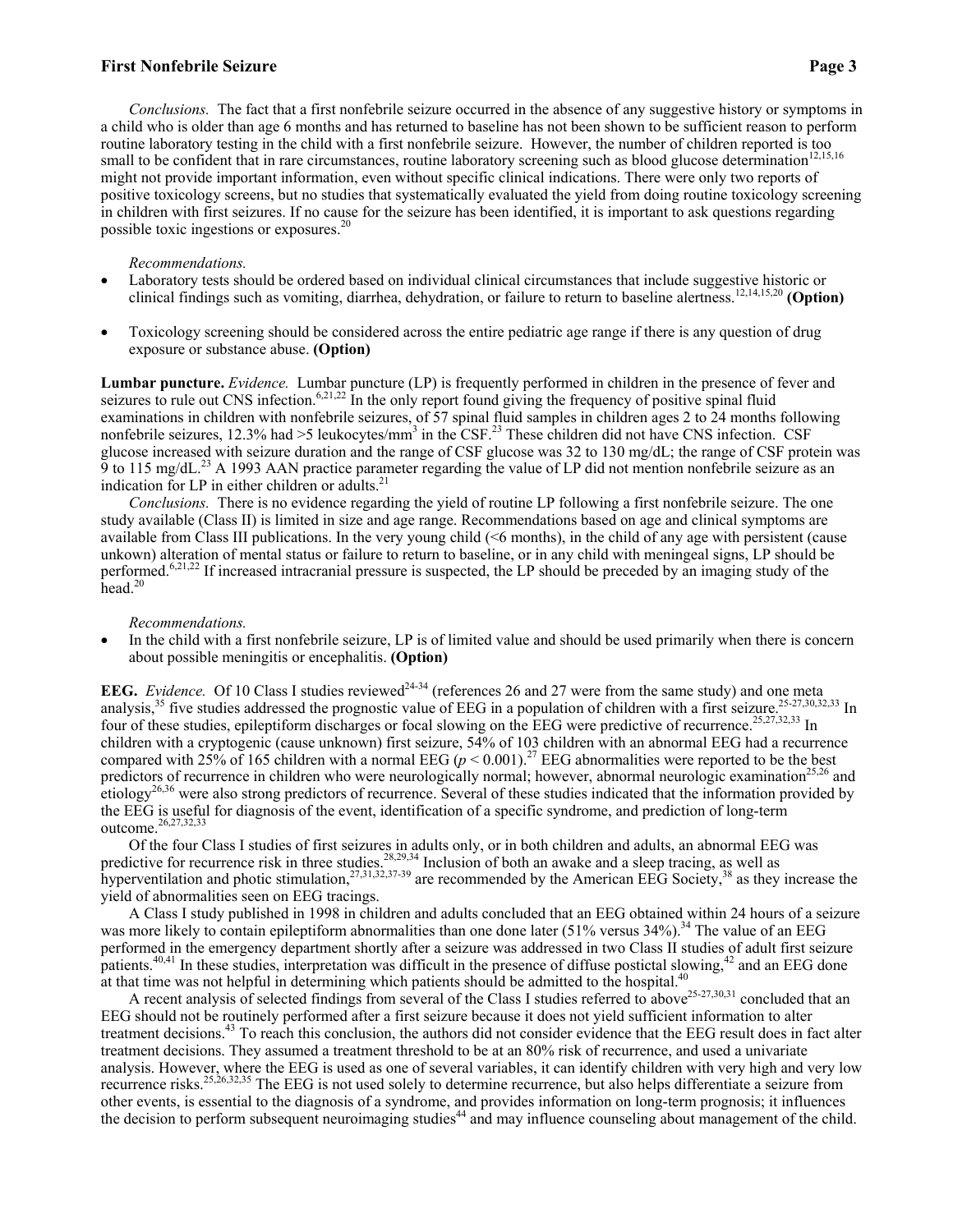*Conclusions.* The majority of evidence from Class I and Class II studies confirms that an EEG helps in determination of seizure type, epilepsy syndrome, and risk for recurrence, and therefore may affect further management decisions. Experts commonly recommend that an EEG be performed after all first nonfebrile seizures.<sup>39,45-47</sup> It is not clear what the optimal timing should be for obtaining an EEG. Although an EEG done within 24 hours of the seizure is most likely to show abnormalities,<sup>34</sup> physicians should be aware that some abnormalities such as postictal slowing that can be seen on EEG done within 24 to 48 hours of a seizure may be transient and must be interpreted with caution.

There is no evidence that the EEG must be done before discharge from the emergency department; the study may be arranged on an outpatient basis. Epileptiform EEG abnormalities may be useful in confirming that the event was a seizure; however, an EEG abnormality by itself is not sufficient to make a diagnosis that an epileptic seizure occurred, nor can its absence rule out a seizure.<sup>46,47</sup> The EEG is necessary to determine the epilepsy syndrome and the diagnosis of an epilepsy syndrome may be helpful in determining the need for imaging studies.<sup>34</sup> The EEG is also useful in predicting the prognosis for recurrences.<sup>20,39,45-47</sup>

It is not clear what the optimal timing should be for obtaining an EEG. Although an EEG done within 24 hours of the seizure is most likely to show abnormalities, physicians should be aware that some abnormalities such as postictal slowing that can be seen on EEG done within 24 to 48 hours of a seizure may be transient and must be interpreted with caution.

#### *Recommendations.*

• The EEG is recommended as part of the neurodiagnostic evaluation of the child with an apparent first unprovoked seizure. **(Standard)**

**Neuroimaging studies.** *Evidence—CT scans.* There were five Class I studies regarding imaging by CT scan after a first seizure; the data pertained to children<sup>32</sup> and adults<sup>24,42,48</sup> with first seizures, and to adults and children over age 6 with both new onset and established seizures.<sup>14</sup> In the single Class I study of first seizures in children, the abnormalities (mostly atrophy) were found in 12 children were "without therapeutic consequences" (95% CI 0, 3%).<sup>32</sup> In one of the adults studies, 1.3% of the patients who had CT scans were diagnosed with tumors,  $24$  and in another, of 62 patients there were three tumors seen on CT, all in patients with abnormal neurologic examinations. <sup>42</sup> Of 119 adults who had CT scans after a first generalized seizure, 20 had abnormalities that warranted therapeutic intervention.<sup>48</sup> In the Class I study in which 19 CT scans were done in selective cases (first seizures if greater than age 6 years, head trauma, or focal seizure), there was one significant abnormality (age of the patient was not given), a subdural hematoma, not predicted by history and physical examination.<sup>14</sup>

Of the 14 Class II studies, nine involved children only (n = 2559),<sup>17,19,49-56</sup> four were of adults only (n = 666),<sup>24,42,57,58</sup> and one involved children and adults ( $n = 109$ ).<sup>59</sup> Only a small percentage of children in these studies (0 to 7%) had lesions on CT that altered or influenced management. These were most commonly brain tumors, communicating or obstructive hydrocephalus, one subarachnoid and one porencephalic cyst, and three children with cysticercosis. The yield of abnormality on  $CT$  when the neurologic examination and EEG were normal was 5 to 10%.<sup>50,54</sup> In a Class II study in which seven children (14% of children with nonfebrile seizures) had CT scans that influenced management, five had focal or complex partial seizures. Abnormalities on neuroimaging were associated with a higher recurrence risk.<sup>54</sup> In one study of febrile and nonfebrile children, CT scans were always normal in the absence of defined risk factors such as known neurologic diagnosis, age <5 months, or focal deficit.<sup>57</sup> Focal lesions on CT scans tended to be more commonly found in adults (18 to 34%)<sup>40,48,57,58</sup> than in children (0 to 12%),<sup>17,32,49,52,54-56</sup> particularly when ordered for specific clinical indications. At least three studies provided evidence that MRI scanning was preferable to  $CT^{51,54,60}$  in children following nonfebrile seizures.

*Evidence—MRI.* There was one Class I report regarding MRI in children presenting with a first seizure<sup>54</sup> and another Class I report of newly diagnosed epilepsy in children.<sup>60</sup> Of 411 children who presented with a first seizure, 218 had neuroimaging studies. Four had lesions seen on MRI or CT (two brain tumors, two neurocysticercosis) that potentially altered management.<sup>54</sup> When these four were excluded, 407 children remained in this Class I study. Of these, 58 children had an MRI scan, and 19 (33%) scans were abnormal, but none of the children required intervention on the basis of the neuroimaging findings. In the Class I study of 613 children with newly diagnosed epilepsy, 273 had partial, generalized tonic clonic, or generalized tonic seizures and came to medical attention at the time of their first unprovoked seizure<sup>60</sup> (additional data supplied by the author of reference 60). Of these, 86% had neuroimaging, and none had abnormalities influencing immediate treatment or management decisions. One Class I study of 300 adults and children with first seizures reported 43 MRI scans done in 59 children, one showing hippocampal sclerosis and two showing single gray matter heterotopic nodules (additional data supplied by the author of reference  $34$ ).<sup>34</sup> All patients with generalized epilepsy had normal MRI scans.<sup>34</sup> In two Class II reports of retrospective evaluations of MRI in children with seizures, one of which was limited to children with first seizures only, abnormalities on MRI scan such as localized atrophy, mesial temporal sclerosis, and brain malformation were common but did not mandate a change in management.<sup>51,61</sup> There were also six Class III reports.<sup>39,46,62-65</sup>

It was consistently reported in the literature cited above that the MRI was more sensitive than the CT scan.<sup>39,51,54,60,62,63,65</sup> MRI findings included atrophy, infarction, evidence of trauma, cerebral dysgenesis, and cortical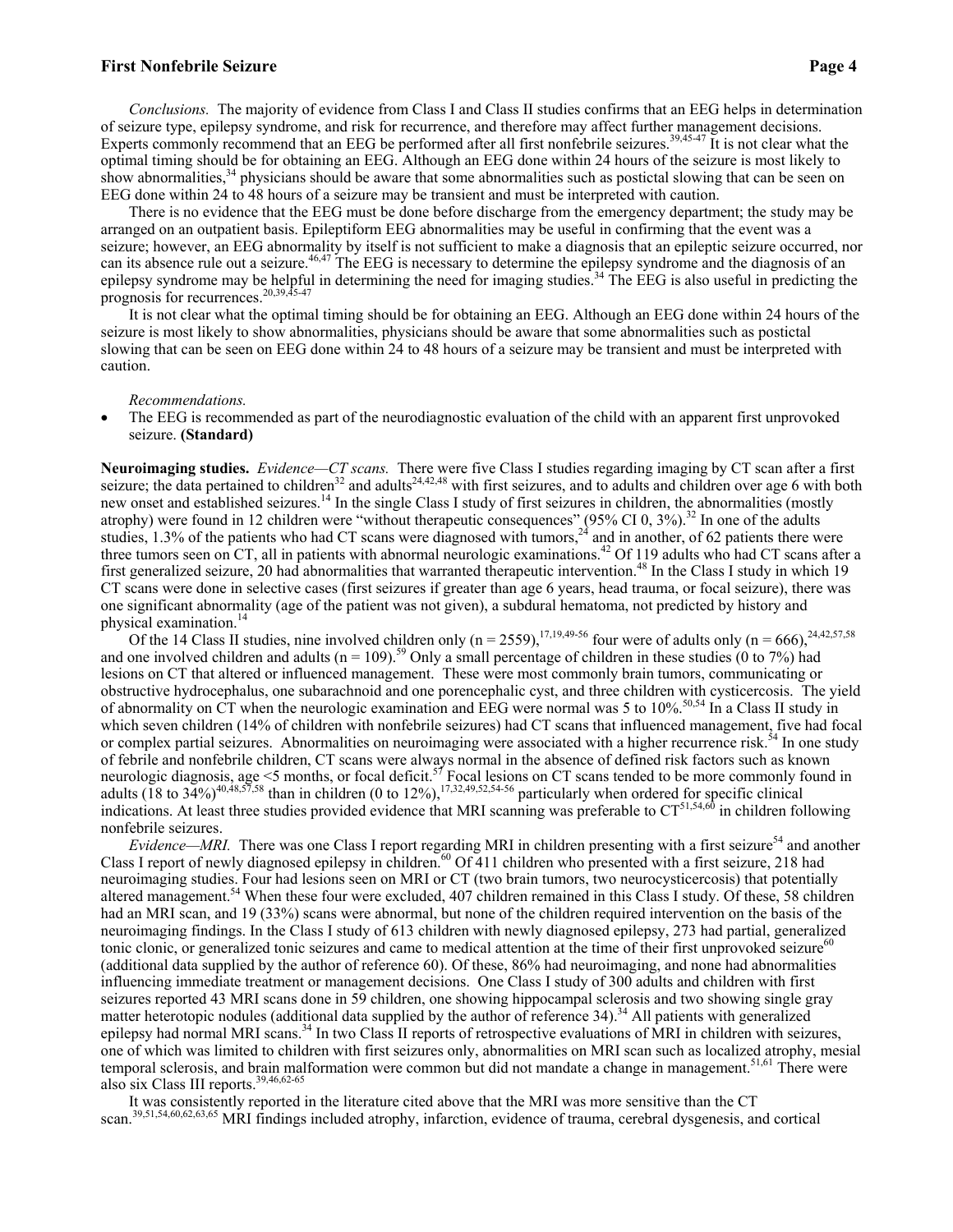|                                    |          |                   |              |               |        |               |           | No. significantly | 95%       |
|------------------------------------|----------|-------------------|--------------|---------------|--------|---------------|-----------|-------------------|-----------|
|                                    | No.      |                   |              |               | No.    | No. abnormal  | 95% CI    | abnormal*         | <b>CI</b> |
| Reference                          | children | Ages              | Class        | Method        | imaged | $\frac{1}{2}$ | $(\%)$    | $(\%)$            | $(\%)$    |
| Stroink et al., 1998 <sup>32</sup> |          | 156 1 mo to 16 y  |              | <b>CT</b>     | 112    | 12(11)        | $9 - 12$  | $\theta$          | $0 - 3$   |
| Berg et al., 1999 <sup>60</sup>    |          | 273 1 mo to 15 y  |              | <b>MRI/CT</b> | 236    | 27(11)        | $10-13$   | $\Omega$          | $0-1$     |
| King et al., $1998^{34}$           |          | 59 5 to 16 y      |              | <b>MRI</b>    | 43     | 3(3.9)        | $0 - 2$   | $\Omega$          | $0 - 7$   |
| O'Dell et al., 1997 <sup>54</sup>  |          | 411 1 mo to $19y$ |              | <b>MRI/CT</b> | 218    | 44 (20)       | 18-22     | 4(2)              | $2 - 2$   |
| Gibbs et al., $1993^{49}$          |          | 964 2 mo to 17 y  | Н            | <b>CT</b>     | 121    | 26(21)        | 18-24     | 2(2)              | $1 - 2$   |
| Yang et al., $1979^{50}$           |          | 256 0 to 18 y     | $\mathbf{I}$ | <b>CT</b>     | 256    | 84 (33)       | $30 - 36$ | 7(3)              | $2 - 3$   |
| McAbee et al., $1989^{52}$         |          | 81 1 mo to 18 y   | П            | <b>CT</b>     | 81     | 6(7)          | $6-9$     | 4 (5)             | $4-6$     |
| Warden et al., 1997 <sup>56</sup>  |          | 158 Median 3.1 y  | Н            | CT            | 158    | 10(6)         | $5 - 7$   | $\Omega$          | $0 - 2$   |
| Garvey et al., 1998 <sup>17</sup>  |          | 65 2 wk to 16 y   | П            | <b>CT</b>     | 65     | 11 (17)       | $16-24$   | 7(11)             | $11 - 17$ |
| Total                              | 2423     |                   |              |               | 1290   | 223(17.3)     | $15-19$   | 24(1.9)           | $1 - 3$   |

|  |  | Table Class I and II neuroimaging studies in children |  |  |
|--|--|-------------------------------------------------------|--|--|
|--|--|-------------------------------------------------------|--|--|

\* Influencing treatment of management decisions

† The author provided data regarding analyses of the children who presented with a first nonfebrile seizure.

dysplasia. Authors of review articles also emphasized a preference for MRI to exclude progressive lesions such as tumors and vascular malformations, or focal cortical dysplasia.<sup>39,62,63,65,66</sup> Neuroimaging was recommended if there is a postictal focal deficit not promptly resolving.<sup>46,66</sup> A recently published practice parameter on neuroimaging in the emergency patient presenting with seizures reviewed literature primarily from adults but included children. This parameter recommended "emergent" neuroimaging if there was suspicion of a serious structural lesion, and that "urgent" neuroimaging should be considered if there was no clear cause of the seizure. This parameter states that if an emergent imaging study is needed, it would be to detect hemorrhage, brain swelling, or mass effect, conditions that are typically adequately imaged on CT.<sup>66</sup> These recommendations were not restricted to any age bracket.

*Conclusions.* Although abnormalities on neuroimaging are seen in up to one third of children with a first seizure, most of these abnormalities do not influence treatment or management decisions such as the need for hospitalization or further studies (table). Of available reported imaging results, from Class I and Class II studies of children, an average of about 2% revealed clinically significant findings that contributed to further clinical management, the majority of which were performed because the seizure was focal or there were specific clinical findings beyond the fact that a seizure had occurred (see the table).

Thus, there is insufficient evidence to support a recommendation at the level of standard or guideline for the use of routine neuroimaging, i.e., imaging performed for which having had a seizure is the sole indication, after a first nonfebrile seizure in children. However, neuroimaging may be indicated under some circumstances either as an emergent or nonurgent procedure.

The purpose of performing an *emergent* neuroimaging study in the context of a child's first seizure is to detect a serious condition that may require immediate intervention. The possible effects of emergency medication used to treat the seizure must be taken into consideration.

The purpose of performing a *nonurgent* neuroimaging study, which can be deferred to the next several days or later, is to detect abnormalities that may affect prognosis and therefore have an impact on long-term treatment and management.<sup>20,22</sup> Factors to be considered include the age of the child, the need for sedation to perform the study, the EEG results, a history of head trauma, and other clinical circumstances such as a family history of epilepsy.

#### *Recommendations.*

- If a neuroimaging study is obtained, MRI is the preferred modality.50,51,54,60,62,63,65 **(Guideline)**
- Emergent neuroimaging should be performed in a child of any age who exhibits a postictal focal deficit (Todd's paresis) not quickly resolving, or who has not returned to baseline within several hours after the seizure.<sup>46,66</sup> (Option)
- Nonurgent imaging studies with MRI should be seriously considered in any child with a significant cognitive or motor impairment of unknown etiology, unexplained abnormalities on neurologic examination, a seizure of partial (focal) onset with or without secondary generalization, an EEG that does not represent a benign partial epilepsy of childhood or primary generalized epilepsy, or in children under 1 year of age.<sup>20,34</sup> (Option)

**Summary.** In the child with a first nonfebrile seizure, diagnostic evaluations influence therapeutic decisions, how families are counseled, and the need for hospital admission and/or specific follow-up plans. This practice parameter has reviewed the published literature concerning the usefulness of studies following a first nonfebrile seizure in children, and has classified the strength of the available evidence. There is sufficient Class I evidence, which involves a well executed prospective study, to provide a recommendation with the highest degree of clinical certainty—i.e., a **Standard**—that an EEG be obtained in all children in whom a nonfebrile seizure has been diagnosed, to predict the risk of recurrence and to classify the seizure type and epilepsy syndrome. The decision to perform other studies, including LP, laboratory tests, and neuroimaging, for the purpose of determining the cause of the seizure and detecting potentially treatable abnormalities,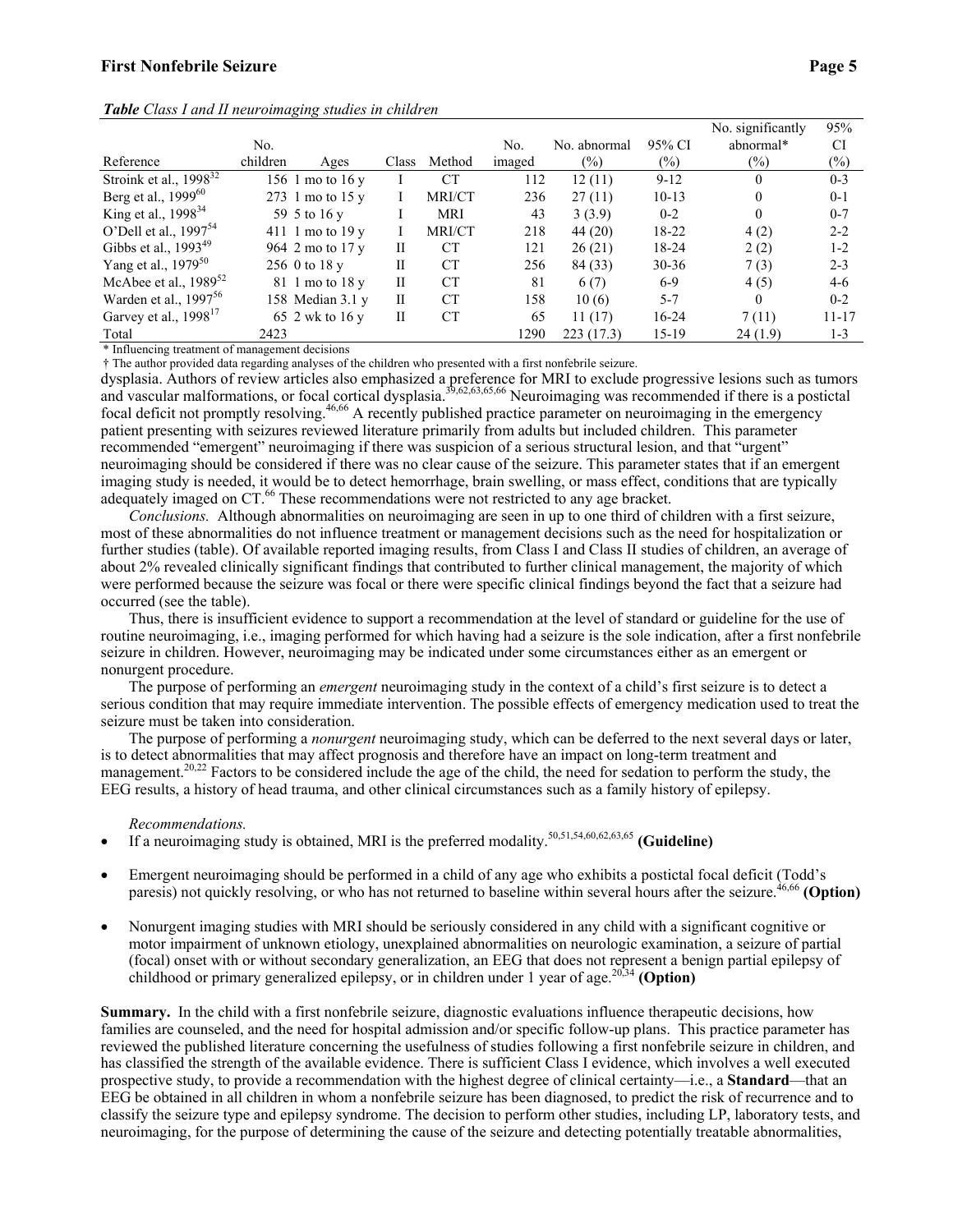will depend on the age of the patient and the specific clinical circumstances. Children of different ages may require different management strategies.<sup>20,22</sup>

**Future research.** For most of the questions addressed by this parameter, evidence was insufficient for making a strong recommendation for a standard or guideline, particularly for laboratory studies. In order to generate definitive evidence regarding the value of routine (or selective) laboratory testing and the use of routine neuroimaging studies, sufficiently large samples allowing for adequate statistical power to provide precise estimates (i.e., with narrow confidence intervals) are needed. Neuroimaging studies are needed to understand the significance of neuronal migration defects in the context of a first seizure, and are important because of the improved technical ability of current MRI. In addition, prospective collection of data using standardized treatment protocols and standardized data collection instruments is essential. Results of studies will only be helpful if the patient sample and factors that resulted in inclusion into or exclusion from the sample are well described and documented. Ideally, large consecutive series of well-characterized patients are needed for the results to be accurate and generalizable. Finally, future studies should present separate data from children and adults, and it would be optimal for results in children to be presented by age groupings.

Appropriate timing as well as the choice of evaluative studies have not been adequately studied. Children may present as actively having a seizure when brought to the emergency department, as postictal, or as alert with a history of a possible seizure episode having occurred hours, days, or weeks previously. Data regarding the appropriate timing of laboratory testing, neuroimaging, or EEG studies require adequate prospective studies of these specific questions, with clearly defined entry criteria and a common protocol for type and timing of evaluations.

Research studies with adequate sample sizes and appropriate protocols that provide answers to these questions may serve to reduce the expense and discomfort of unnecessary testing in children with first seizures, and, more importantly, by identifying appropriate candidates, may improve the care and management that these children receive.

**Disclaimer.** This statement is provided as an educational service of the American Academy of Neurology. It is based on an assessment of current scientific and clinical information. It is not intended to include all possible proper methods of care for a particular neurologic problem or all legitimate criteria for choosing to use a specific procedure. Neither is it intended to exclude any reasonable alternative methodologies. The AAN recognizes that specific patient care decisions are the prerogative of the patient and the physician caring for the patient, based on all of the circumstances involved.

### **Acknowledgment**

The authors thank the members of the Quality Standards Subcommittee of the AAN, and Wendy Edlund, the AAN Clinical Policy Administrator, for their time, expertise, and efforts in developing this document.

### **Appendix 1**

**Classification of evidence** 

*Class I.* Must have all of a–d:

- a. Prospective study of a well defined cohort which includes a description of the nature of the population, the inclusion/exclusion criteria, demographic characteristics such as age and sex, and seizure type.
- b. The sample size must be adequate with enough statistical power to justify a conclusion or for identification of subgroups for whom testing does or does not yield significant information.
- c. The interpretation of evaluations performed must be done blinded to outcome.
- d. There must be a satisfactory description of the technology used for evaluations (e.g., EEG, MRI).

*Class II.* Must have a or b:

- a. A retrospective study of a well-defined cohort which otherwise meets criteria for Class 1a, 1b, and 1d.
- b. A prospective or retrospective study which lacks any of the following: adequate sample size, adequate methodology, a description of inclusion/exclusion criteria, and information such as age, sex, and characteristics of the seizure.

*Class III.* Must have a or b:

- a. A small cohort or case report.
- b. Relevant expert opinion, consensus, or survey.

A cost-benefit analysis or a meta-analysis may be Class I, II, or III, depending on the strength of the data upon which the analysis is based.

# **Appendix 2 Outline for seizure assessment**

Features of a seizure:

*Associated factors*  Age Family history Developmental status Behavior Health at seizure onset Precipitating events other than illness—trauma, toxins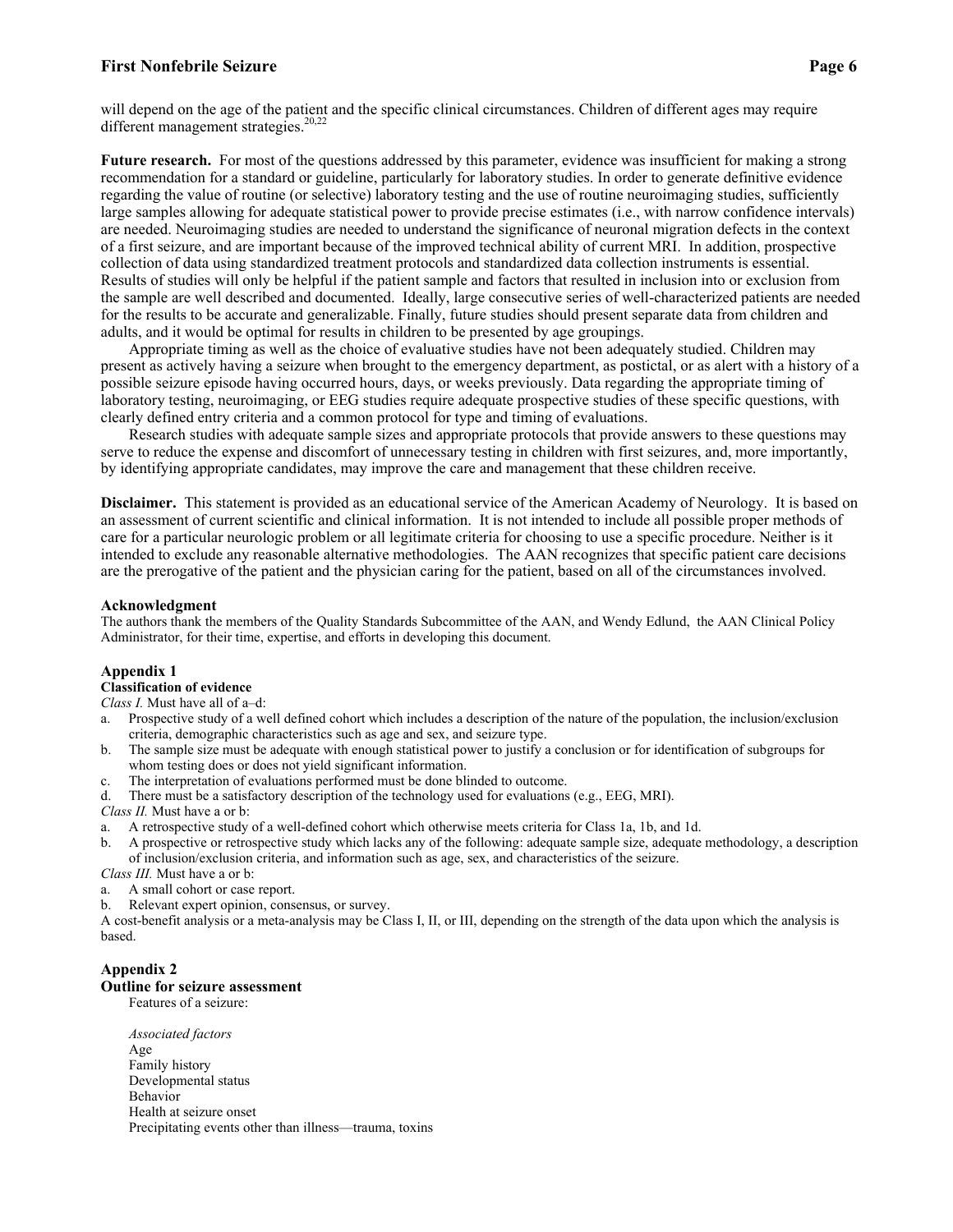Health at seizure onset—febrile, ill, exposed to illness, complaints of not feeling well, sleep deprived

*Symptoms during seizure (ictal)* 

Aura: Subjective sensations

Behavior: Mood or behavioral changes before the seizure

Preictal symptoms: Described by patient or witnessed

Vocal: Cry or gasp, slurring of words, garbled speech

Motor: Head or eye turning, eye deviation, posturing, jerking (rhythmic), stiffening, automatisms (purposeless repetitive movements such as picking at clothing, lip smacking); generalized or focal movements

Respiration: Change in breathing pattern, cessation of breathing, cyanosis Autonomic: Pupillary dilatation, drooling, change in respiratory or heart rate, incontinence, pallor, vomiting Loss of consciousness or inability to understand or speak

*Symptoms following seizure (postictal)*  Amnesia for events Confusion Lethargy Sleepiness Headaches and muscle aches Transient focal weakness (Todd's paresis) Nausea or vomiting

## **Appendix 3**

#### **Strength of recommendations**

*Standards.* Generally accepted principles for patient management that reflect a high degree of clinical certainty (i.e., based on Class I evidence or, when circumstances preclude randomized clinical trials, overwhelming evidence from Class II evidence that directly addresses the issue, decision analysis that directly addresses the issue, or strong consensus of Class III evidence).

*Guidelines.* Recommendations for patient management that may identify a particular strategy or range of management strategies and that reflect moderate clinical certainty (i.e., based on Class II evidence that directly addresses the issue, decision analysis that directly addresses the issue, or strong consensus of Class III evidence).

*Practice options.* Other strategies for patient management for which the clinical utility is uncertain (i.e., based on inconclusive or conflicting evidence or opinion).

*Practice parameters.* Results, in the form of one or more specific recommendations, from a scientifically based analysis of a specific clinical problem.

### **Appendix 4**

*Quality Standards Subcommittee Members:* Gary Franklin, MD, MPH—Co-Chair; Catherine Zahn, MD—Co-Chair; Milton Alter, MD, PhD; Stephen Ashwal, MD; John Calverley, MD; Richard M. Dubinsky, MD; Jacqueline French, MD; Gary Gronseth, MD; Deborah Hirtz, MD; Robert G. Miller, MD; James Stevens, MD; and William Weiner, MD.

### **References**

- 1. Kaufman L, Hesdorffer D, Mu Kherjee R, Hauser WA. Incidence of first unprovoked seizures among children in Washington Heights, New York City, 1990–1994. Epilepsia 1996; 37: 85. Abstract.
- 2. Verity CM, Ross EN, Golding J. Epilepsy in the first ten years of life: findings of the child health and education study. BMJ 1992; 305: 857–861.
- 3. Camfield CS, Camfield PR, Gordon K, Wirrell E, Dooley JM. Incidence of epilepsy in childhood and adolescence: a populationbased study in Nova Scotia from 1977 to 1985. Epilepsia 1996; 37: 19–23.
- 4. Hauser W, Annegers J, Kurland L. Incidence of epilepsy and unprovoked seizures in Rochester, Minnesota, 1935–1984. Epilepsia 1993; 34: 453–468.
- 5. Commission on Epidemiology and Prognosis, International League Against Epilepsy. Guidelines for epidemiologic studies on epilepsy. Epilepsia 1993; 37: 592–596.
- 6. Provisional Committee on Quality Improvement, Subcommittee on Febrile Seizures. Practice parameter: the neurodiagnostic evaluation of the child with a first simple febrile seizure. Pediatrics 1996; 97: 769–775.
- 7. Williams J, Grant M, Jackson M, et al. Behavioral descriptors that differentiate between seizure and nonseizure events in a pediatric population. Clin Pediatr 1996; 35: 243–249.
- 8. Van Donselaar CA, Geerts AT, Meulstee J, Habbema JDF, Staal A. Reliability of the diagnosis of a first seizure. Neurology 1989; 39: 267–271.
- 9. Fein JA, Lavelle JM, Clancy RR. Using age-appropriate prolactin levels to diagnose children with seizures in the emergency department. Acad Emerg Med 1997; 4: 202–205.
- 10. Kurlemann G, Heyen P, Menges E-M, Palm DG. Prolaktin im Serum nach zerebralen und psychogenen Krampfanfallen im Kindesund Jugendlichenalter—eine nutzliche Zusatzmethode zur Unterscheidung zwischen beiden Anfallsformen. Klin Paediatr 1992; 204: 150–154.
- 11. Neufeld MY, Treves TA, Chistik V, Korczyn AD. Sequential serum creatine kinase determination differentiates vaso-vagal syncope from generalized tonic-clonic seizures. Arch Neurol Scand 1997; 95: 137–139.
- 12. Smith RA, Martland T, Lowry MF. Children with seizures presenting to accident and emergency. J Accid Emerg Med 1996; 13: 54–58.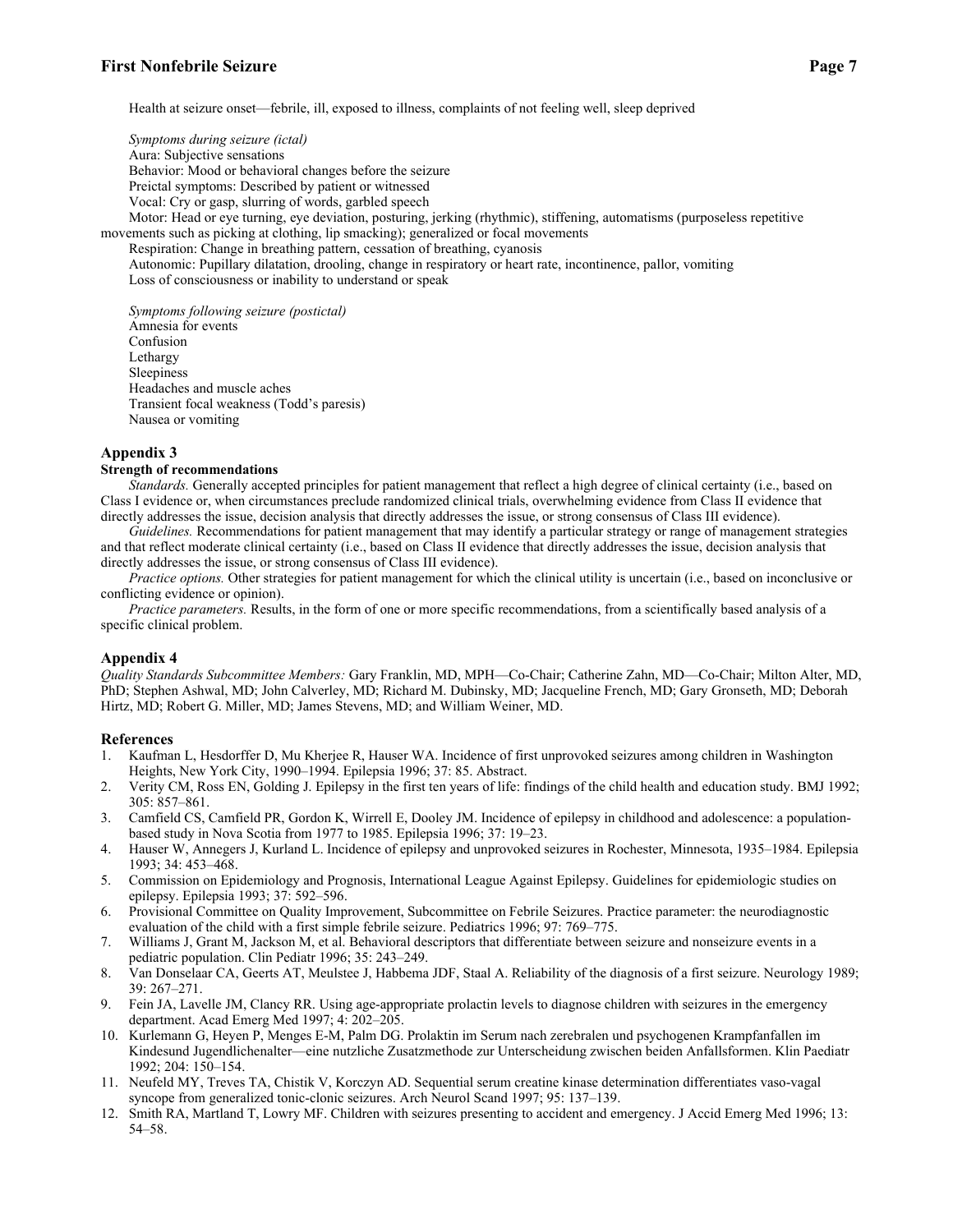- 13. Bardy AH. Decisions after first seizure. Acta Neurol Scand 1991; 83: 294–296.
- 14. Eisner RF, Turnbull TL, Howes DS, Gold IW. Efficacy of a "standard" seizure workup in the emergency department. Ann Emerg Med 1986; 15: 69–75.
- 15. Turnbull TL, Vanden Hoek TL, Howes DS, Eisner RF. Utility of laboratory studies in the emergency department patient with a new-onset seizure. Ann Emerg Med 1990; 19: 373–377.
- 16. Nypaver MM, Reynolds SL, Tanz RR, Davis T. Emergency department laboratory evaluation of children with seizures: dogma or dilemma? Pediatr Emerg Care 1992; 8: 13–16.
- 17. Garvey MA, Gaillard WD, Rusin JA, et al. Emergency brain computed tomography in children with seizures: who is most likely to benefit? J Pediatr 1998; 133: 664–669.
- 18. Farrar HC, Chande VT, Fitzpatrick DF, Shema SJ. Hyponatremia as the cause of seizures in infants: a retrospective analysis of incidence, severity, and clinical predictors. Ann Emerg Med 1995; 26: 42–48.
- 19. Landfish N, Gieron-Korthals M, Weibley RE, Panzarino V. New onset childhood seizures: emergency department experience. J Fla Med Assoc 1992; 79: 697–700.
- 20. Nordli DR, Pedley TA. Evaluation of children with seizures. In: Shinnar S, Amir N, Branski D, eds. Childhood seizures. Pediatric and adolescent medicine. Basel: Karger, 1995: 67–77.
- 21. American Academy of Neurology. Practice parameter: lumbar puncture. Neurology 1993; 43: 625–627.
- 22. Hirtz DG. First unprovoked seizure. In: Maria BL, ed. Current management in child neurology. London: B.C. Decker, 1999: 125– 129.
- 23. Rider LG, Thapa PB, Del Beccaro MA, et al. Cerebrospinal fluid analysis in children with seizures. Pediatr Emerg Care 1995; 11: 226–229.
- 24. Hopkins A, Garman A, Clarke C. The first seizure in adult life: value of clinical features, electroencephalography, and computerised tomographic scanning in prediction of seizure recurrence. Lancet 1988; 1: 721–726.
- 25. Camfield PR, Camfield CS, Dooley JM, Tibbles JAR, Fung T, Garner B. Epilepsy after a first unprovoked seizure in childhood. Neurology 1985; 35: 1657–1660.
- 26. Shinnar S, Berg AT, Moshe SL, et al. The risk of seizure recurrence following a first unprovoked afebrile seizure in childhood: an extended follow-up. Pediatrics 1996; 98: 216–225.
- 27. Shinnar S, Kang H, Berg AT, Goldensohn ES, Hauser WA, Moshe SL. EEG abnormalities in children with a first unprovoked seizure. Epilepsia 1994; 35: 471–476.
- 28. van Donselaar CA, Schimsheimer RJ, Geerts AT, Declerck AC. Value of the electroencephalogram in adult patients with untreated idiopathic first seizures. Arch Neurol 1992; 49: 231–237.
- 29. Hauser WA, Anderson VE, Loewenson RB, McRoberts SM. Seizure recurrence after a first unprovoked seizure. N Engl J Med 1982; 307: 522–528.
- 30. Boulloche J, Leloup P, Mallet E, Parain D, Tron P. Risk of recurrence after a single unprovoked generalized tonic-clonic seizure. Dev Med Child Neurol 1989; 31: 626–632.
- 31. Carpay JA, de Weerd AW, Schimsheimer RJ, et al. The diagnostic yield of a second EEG after partial sleep deprivation: a prospective study in children with newly diagnosed seizures. Epilepsia 1997; 38: 595–599.
- 32. Stroink H, Brouwer OF, Arts WF, Geerts AT, Peters ABC, Van Donselaar CA. The first unprovoked, untreated seizure in childhood: a hospital based study of the accuracy of diagnosis, rate of recurrence, and long term outcome after recurrence. Dutch study of epilepsy in childhood. J Neurol Neurosurg Psychiatry 1998; 64: 595–600.
- 33. Martinovic Z, Jovic N. Seizure recurrence after a first generalized tonic clonic seizure, in children, adolescents and young adults. Seizure 1997; 6: 461–465.
- 34. King MA, Newton MR, Jackson GD, et al. Epileptology of first seizure presentation: a clinical, electroencephalographic and magnetic resonance imaging study of 300 consecutive patients. Lancet 1998; 352: 1007–1011.
- 35. Berg AT, Shinnar S. The risk of seizure recurrence following a first unprovoked seizure: a quantitative review. Neurology 1991; 41: 965–972.
- 36. Shinnar S, Berg AT, Ptachewich Y, Alemany M. Sleep state and the risk of seizure recurrence following a first unprovoked seizure in childhood. Neurology 1993; 43: 701–706.
- 37. Verity CM. The place of the EEG and imaging in the management of seizures. Arch Dis Child 1995; 73: 557–562.
- 38. Guideline one: minimal technical requirements for performing clinical electroencephalography. J Clin Neurophysiol 1994;11:2–5.
- 39. Gilliam F, Wyllie E. Diagnostic testing of seizure disorders. Neurol Clin 1996; 14: 61–84.
- 40. Rosenthal RH, Heim ML, Waeckerie JF. First time major motor seizures in an emergency department. Ann Emerg Med 1980; 9: 242–245.
- 41. Tardy B, Lafond P, Convers P, et al. Adult first generalized seizure: etiology, biological tests, EEG, CT scan, in an ED. Am J Emerg Med 1995; 13: 1–5.
- 42. Russo LS, Goldstein KH. The diagnostic assessment of single seizures. Is cranial computed tomography necessary? Arch Neurol 1983; 40: 744–746.
- 43. Gilbert DL, Buncher RC. An EEG should not be obtained routinely after first unprovoked seizure in childhood. Neurology 2000; 54: 635–641.
- 44. Commission on Neuroimaging of the International League Against Epilepsy. Recommendations for neuroimaging of patients with epilepsy. Epilepsia 1997; 38: 1255–1256.
- 45. Panayiotopoulos CP. Significance of the EEG after the first afebrile seizure. Arch Dis Child 1998; 78: 575–577.
- 46. Vining EP, Freeman JM. Management of nonfebrile seizures. Pediatr Rev 1986; 8: 185–190.
- 47. Holmes GL. How to evaluate the patient after a first seizure. Postgrad Med 1988; 83: 199–209.
- 48. Schoenenberger RA, Heim SM. Indication for computed tomography of the brain in patients with first uncomplicated generalized seizure. BMJ 1994; 309: 986–989.